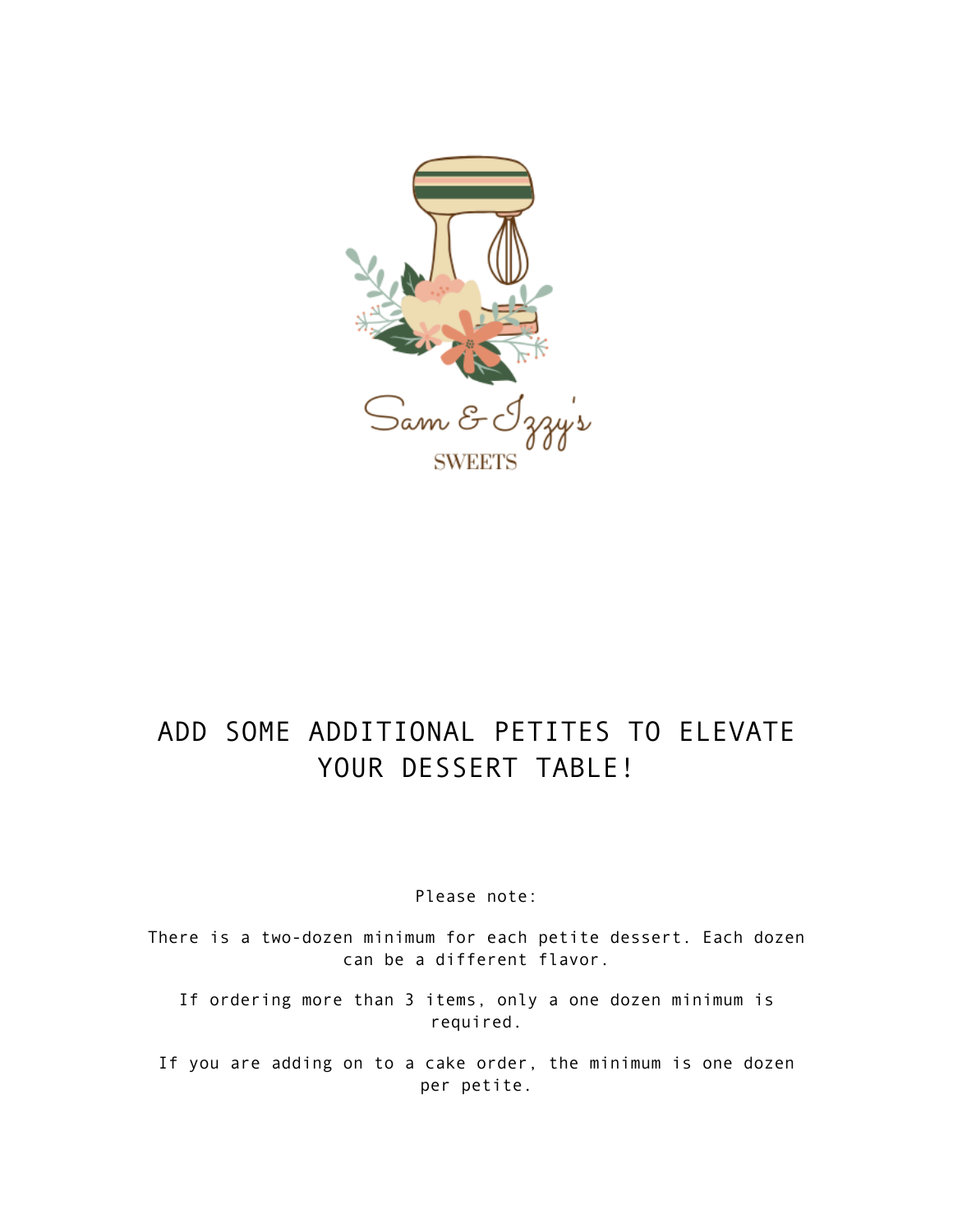PRICING

Mini Cupcakes \$3 Mini Cookies \$2 Brownie Bites \$2.50 Cookie Sandwiches \$2.50 Cream Puffs \$2.75 Macarons \$3 Dessert Shooters \$3.50 Mini Tarts \$3

# MINI CUPCAKE FLAVORS

Almond | Butter Pecan | Carrot | Chocolate | Chocolate Chip | Classic Vanilla | Coconut | Confetti | Cookies-n-Cream | Key Lime | Lemon | Red Velvet Peanut Butter & Jelly | Strawberry

Choose your Buttercream: almond, butterscotch, caramel, chocolate, classic vanilla, coconut, cookies-n-cream, cookie butter, espresso, hazelnut, lavender, lemon, key lime, marshmallow, matcha, peanut butter, pistachio, raspberry, strawberry

# COOKIES / COOKIE SANDWICHES

Snickerdoodle | Chocolate Chip | Sugar | Confetti | Peanut Butter | | White Chocolate Macadamia | M & M